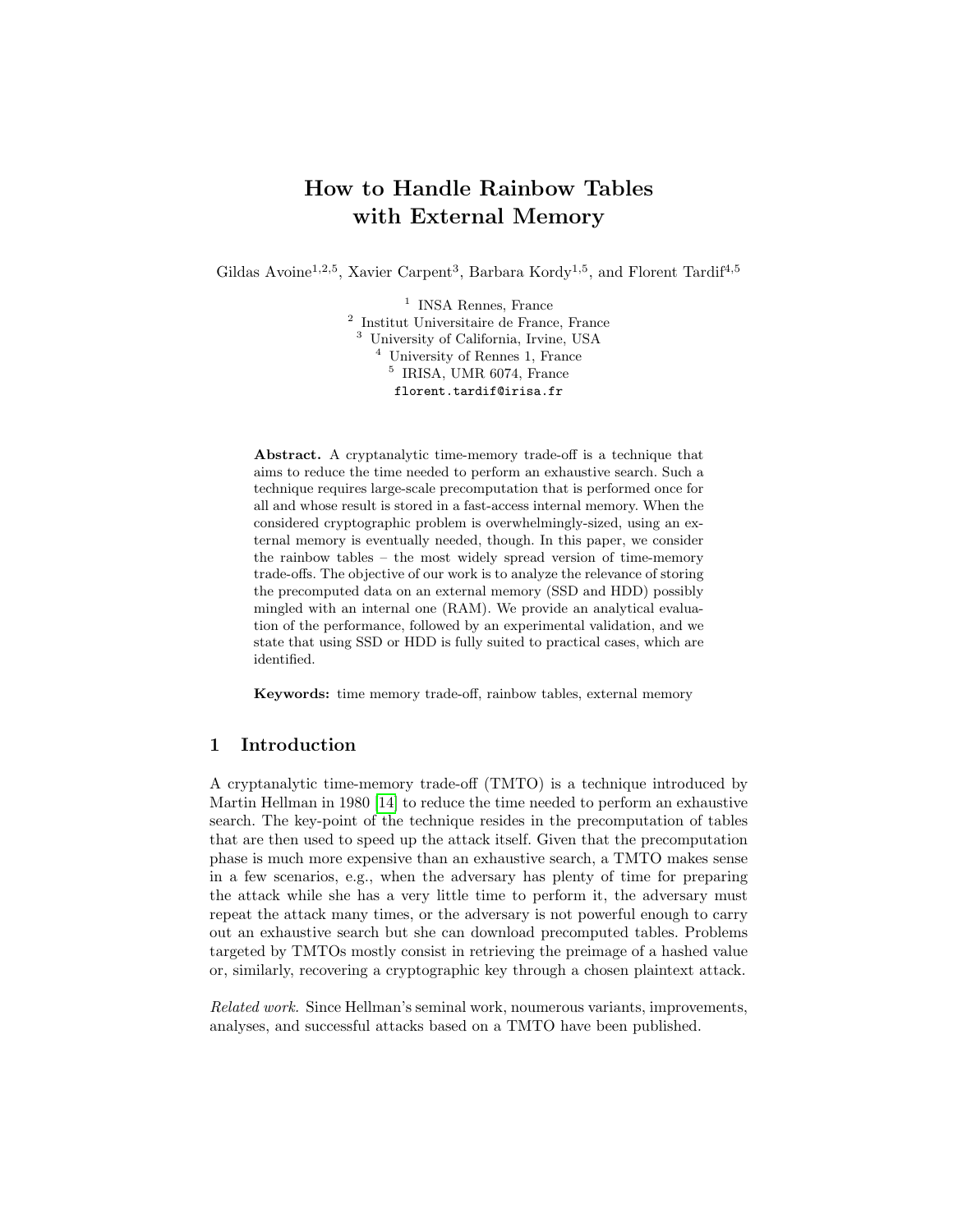There exist so two major variants: the *distinguished points* [\[12\]](#page-16-1) introduced by Ron Rivest and the rainbow tables [\[24\]](#page-17-0) proposed by Philippe Oechslin. According to Lee and Hong [\[20\]](#page-17-1), the rainbow tables outperform the distinguished points, though. As a consequence, we focus on the rainbow tables only, although most of our results might apply to other approaches as well. It is also worth noting that there exist time-memory-data trade-offs [\[8,](#page-16-2) [13,](#page-16-3) [17\]](#page-17-2), which are particularly (but not only) relevant for attacking stream ciphers. We do not consider this particular family in this work.

Several algorithm-based improvements of the original rainbow table method have been suggested. They reduce either the average running time of the attack or the memory requirement, which are actually directly related to each other. In practice, any, even tiny gain can have a significant impact. Important improvements published so far include the checkpoints [\[5\]](#page-16-4), the fingerprints [\[1\]](#page-15-0), the deltaencoding storage [\[2\]](#page-16-5), and the heterogenous tables [\[3,](#page-16-6) [4\]](#page-16-7). For more details about the analysis of TMTOs and their variants, we refer the reader to [\[7,](#page-16-8) [15,](#page-16-9) [16,](#page-16-10) [19\]](#page-17-3).

Technology-related enhancements have also been suggested, for example on the implementation of TMTOs on specialized devices such as GPUs or FP-GAs [\[10,](#page-16-11) [21,](#page-17-4) [23,](#page-17-5) [25\]](#page-17-6). GPU indeed provide a lot of parallel processing power at very affordable prices, and were therefore considered as a support of the rainbow scheme, but as far as hash function are involved, they are mainly used, e.g. in commercial products, to perform exhaustive searches. However, improvements benefiting from the technological advances in data storage have not yet been addressed so much. Most scientific articles published so far assume that the tables fit into the internal memory (RAM). In such a case, accessing the memory is fast enough to be neglected in the evaluation of the TMTO performance. As a consequence, only the computational cost of the cryptographic function to be attacked is considered in the analytic formulas [\[24\]](#page-17-0). Nevertheless, implemented tools, e.g., OphCrack [\[29\]](#page-17-7) and RainbowCrack [\[27\]](#page-17-8), deal with large-space problems that tend to outweigh the available internal memory. The tools must then use both the internal memory and some external memory. The algorithms used to balance the tables between the memories are poorly documented. To the best of our knowledge, only Kim, Hong, and Park [\[18\]](#page-17-9) and Spitz [\[28\]](#page-17-10) formally address this issue. In their article, Kim et al. explain which algorithms the existing tools use.

Finally, examples of successful attacks based on TMTO include (but are not limited to) breaking A5/1 [\[9\]](#page-16-12) and LILI-128 [\[26\]](#page-17-11), cracking Windows LM-Hash passwords [\[24\]](#page-17-0) and Unix passwords [\[22\]](#page-17-12), recovering keys from Texas Instruments' digital signature transponders [\[11\]](#page-16-13) and from Megamos Crypto vehicle immobilizers [\[30\]](#page-17-13).

Contribution. Storing rainbow tables in an external memory has been ignored up to now because this approach was considered impractical with mechanical hard disk drives (HDD). Indeed, HDDs are efficient in sequential reads but perform poorly when random accesses to the disk are required. TMTOs rely mostly on random accesses to the precomputed tables. However, storage devices improve a lot these years. In particular, solid state drives (SSD) are much faster than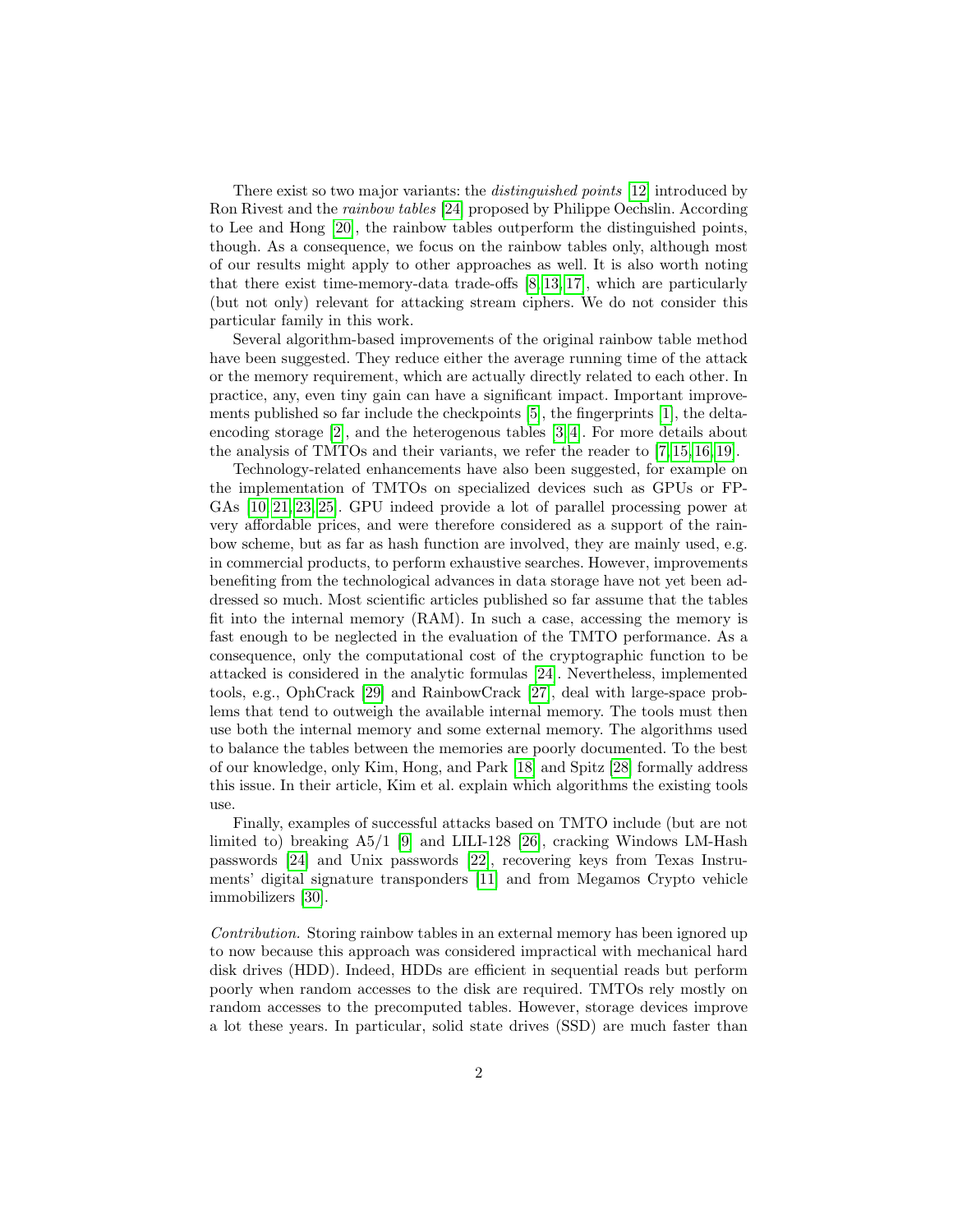HDDs and, although they are still expensive, their price has already decreased significantly. SSDs provide smaller latencies than HDDs because they do not have mechanical parts.

In this paper, we study the behavior of the rainbow tables when they do not fit in RAM. We consider two algorithms. The first one, provided by Lee and Hong in [\[20\]](#page-17-1), consists in storing the tables in an external memory (Lee and Hong consider the SSD case only) and then filling the RAM with as many table rows as possible; the memory is then emptied and refilled with the subsequent rows. The second algorithm, which we suggest, consists in keeping the tables in the external memory and performing direct accesses to that memory. RAM is very fast but also very expensive, and its size is still quite limited today. SSD is slower but reasonably priced. Finally, HDD is slow but also very cheap. We analyze the relevance of storing the precomputed data on an external memory (SSD and HDD) possibly mingled with an internal one (RAM). We provide an analytical evaluation of the performance, followed by an experimental validation, and we state that using SSD or HDD is fully suited to practical cases, which are identified in the following sections.

# <span id="page-2-0"></span>2 Primer on Rainbow Tables

#### 2.1 Mode of Operation

Let  $h: A \rightarrow B$  be a one-way function, defined as being a function that is easy to compute but practically impossible to invert. Such a function is typically a cryptographic hash function. Given the image  $y$  in B of a value in A, the problem we want to solve is to find the preimage of y, i.e., x in A satisfying  $h(x) = y$ . The only way to solve the problem consists in picking values in A until the equation holds. This approach is called a brute force or an exhaustive search if the set A is exhaustively visited. The attack is practical if the set A is not too large. Providing a numerical upper bound is difficult because it depends on the running time of  $h$ , on the available processing ressources, and on the time that can be devoted to the attack. Roughly speaking, an academic team can today easily perform 2<sup>48</sup> cryptographic operations during a single day, using a cluster of CPUs. Nonetheless, if the attack is expected to be repeated many times, e.g., to crack passwords, then restarting the computations from scratch every time is cumbersome. A TMTO consists in performing heavy precomputations once, to make the subsequent attacks less resource-consuming.

#### 2.2 Precomputations

Building Tables. The objective of the precomputations is to build tables, which is done by computing matrices first. As depicted in Fig. [1,](#page-3-0) a matrix consists of a series of chains built by iterating alternatively  $h$  and reduction functions  $r_i: B \to A$ , such that  $r_i$  maps any point in B to an arbitrary point in A, in an efficient and uniformly distributed fashion. The starting points of the chains are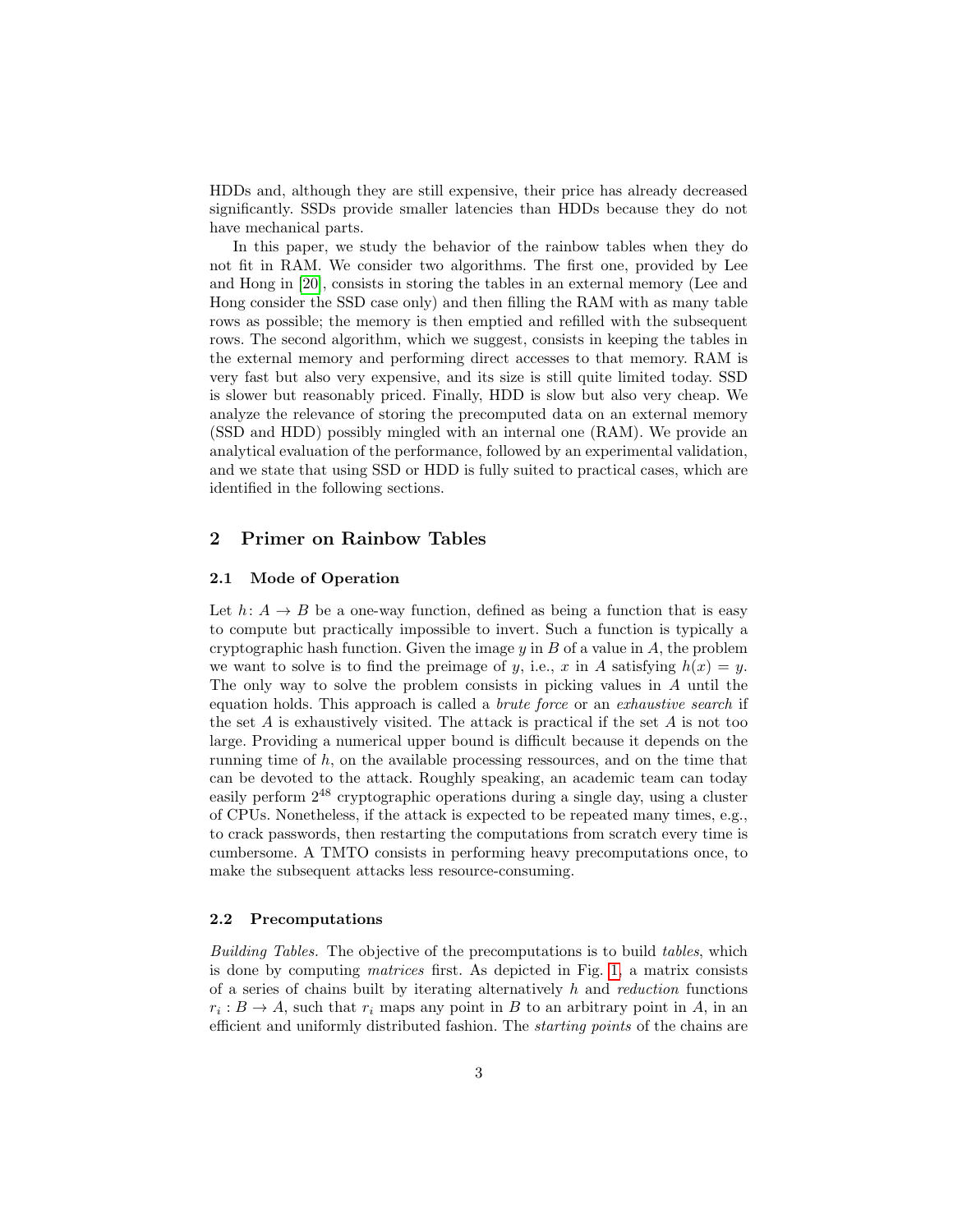chosen arbitrarily and the chains are of fixed length  $t$ , which defines the *end*ing points. This process stops when the number of chains with different ending points is deemed satisfactory. A table then consists of the first and last columns of the matrix, and the remaining intermediary values are discarded. A table is said *rainbow* if the reduction functions  $r_i$ , for  $1 \leq i \leq t-1$ , are all different, while a single reduction function used all along the table leads to classical Hellman-like tables. Rainbow tables are then usually filtered to remove duplicated ending points: such tables are called clean rainbow tables [\[2,](#page-16-5) [4\]](#page-16-7) or perfect rainbow tables [\[6,](#page-16-14) [24\]](#page-17-0). Similarly, we have clean matrices.

S<sup>1</sup> = X1,<sup>1</sup> r1◦h −−−→ X1,<sup>2</sup> r2◦h −−−→ . . . rt−2◦h −−−−→ X1,t−<sup>1</sup> rt−1◦h −−−−→ X1,t = E<sup>1</sup> S<sup>2</sup> = X2,<sup>1</sup> r1◦h −−−→ X2,<sup>2</sup> r2◦h −−−→ . . . rt−2◦h −−−−→ X2,t−<sup>1</sup> rt−1◦h −−−−→ X2,t = E<sup>2</sup> . . . . . . . . . . . . . . . S<sup>j</sup> = Xj,<sup>1</sup> r1◦h −−−→ Xj,<sup>2</sup> r2◦h −−−→ . . . rt−2◦h −−−−→ Xj,t−<sup>1</sup> rt−1◦h −−−−→ Xj,t = E<sup>j</sup> . . . . . . . . . . . . . . . S<sup>m</sup> = Xm,<sup>1</sup> r1◦h −−−→ Xm,<sup>2</sup> r2◦h −−−→ . . . rt−2◦h −−−−→ Xm,t−<sup>1</sup> rt−1◦h −−−−→ Xm,t = E<sup>m</sup>

<span id="page-3-0"></span>Fig. 1. Matrix computed from m starting points.

Maximum Size. A table of maximal size is obtained when the starting points fully cover the set A. Given that the functions  $r_i$  are not injective, many chains collide, though, and the number of rows in a clean rainbow table is consequently much smaller than  $N$ . Let  $t$  be the chain length, then the *maximum* number of rows in a table is provided by Oechslin in [\[24\]](#page-17-0):

$$
m_{\text{max}} = \frac{2N}{t+1}.\tag{1}
$$

Success Rate. The success rate of a clean rainbow table is the probability P for a random value in A to appear in the associated matrix:

$$
P = 1 - \left(1 - \frac{m}{N}\right)^t \approx 1 - e^{\frac{mt}{N}}.
$$
\n<sup>(2)</sup>

We observe that the maximum probability is obtained when  $m = m_{\text{max}}$ , and the maximum probability consequently tends towards  $86\%$  when t tends to infinity. To increase this success rate, several tables can be used. For instance, for  $\ell = 4$ tables, the success rate is greater than 99.9%.

#### <span id="page-3-1"></span>2.3 Attack

*Procedure.* Given  $y \in B$ , the attack consists in retrieving  $x \in A$ , such that  $h(x) = y$ . To do so, a chain starting from y is computed and the check whether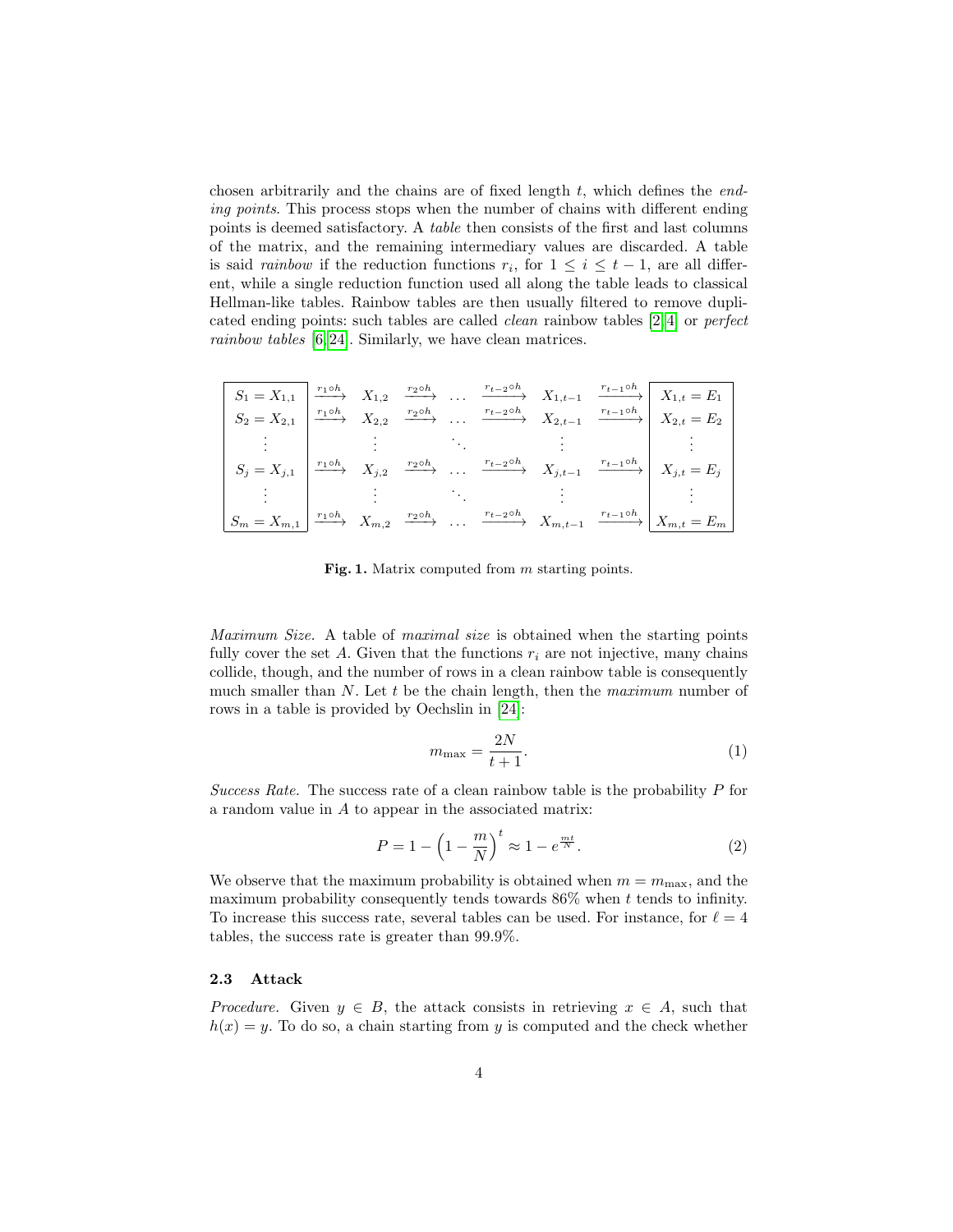the generated value matches one of the ending points from the table is performed at each iteration.

Given that the reduction functions are different in every column, the attack procedure is quadratic with respect to the chain length. It is also worth noting that the process is applied to the  $\ell$  tables, and the optimal order of search is to go through each table at the same pace. This means that the right-most unvisited column of each table is explored, then the process is iterated until the left-most columns are reached.

Once a matching ending point is found, the corresponding starting point stored in the table is used to recompute the chain until reaching  $y$ . If the latter does not belong to the rebuilt chain, then we say that a *false alarm* occurred. False alarms exist because the reduction functions  $r_i$  are not injective. Then, the process goes on, until  $\gamma$  is found in a column more on the left or the tables have been fully explored.

Evaluation. The analytic formula to evaluate the number of h-operations that are required on average to recover a preimage is given by Avoine, Oechslin, and Junod in [\[6\]](#page-16-14):

$$
T \approx \gamma \frac{N^2}{M^2},\tag{3}
$$

where  $\gamma$  is a small factor that depends on  $c = \frac{mt}{N}$  (the matrix stopping constant) and  $\ell$  (the number of tables), and  $M = m\ell$ . See e.g. Theorem 2 in [\[20\]](#page-17-1).

## <span id="page-4-0"></span>3 Performance of the Algorithms

#### 3.1 Terminology and Assumptions

Rainbow tables can be stored in either internal memory (RAM) or external memory (e.g., SSD or HDD). An alternative is to use two complementary memories, e.g., RAM & SSD or RAM & HDD to benefit from the advantages of both of them.

The attack presented in Sect. [2,](#page-2-0) possibly combined with practical improvements, works on a single internal or external memory. It consists in performing direct lookups into the memory for matching ending points. We refer to it as Algo<sub>DLU</sub> (for Direct Look Up). The software Ophcrack [\[29\]](#page-17-7) employs Algo<sub>DLU</sub> in the case when only RAM is used. Kim, Hong, and Park analyze in [\[18\]](#page-17-9) another algorithm, hereafter denoted  $\text{Algo}_{\text{STL}}$ , that is used by RainbowCrack [\[27\]](#page-17-8) and rcracki-mt [\[32\]](#page-17-14). Note that tables are generated the same way, regardless of the algirthm used for the attack. A same set of table can thus be used for  $\mathsf{Algo}_{\mathsf{DLU}}$ or Algo $_{\rm STL}$  interchangeably.

We describe below these algorithms and analyze their performance, taking both computation time and access time into account. In the rest of this paper, Algo<sub>DLU/RAM</sub>, Algo<sub>DLU/SSD</sub>, and Algo<sub>DLU/HDD</sub> refer to Algo<sub>DLU</sub> using respectively RAM, SSD, or HDD only. The same holds for  $\text{Algo}_{\text{STL/SSD}}$  and  $\text{Algo}_{\text{STL/HDD}}$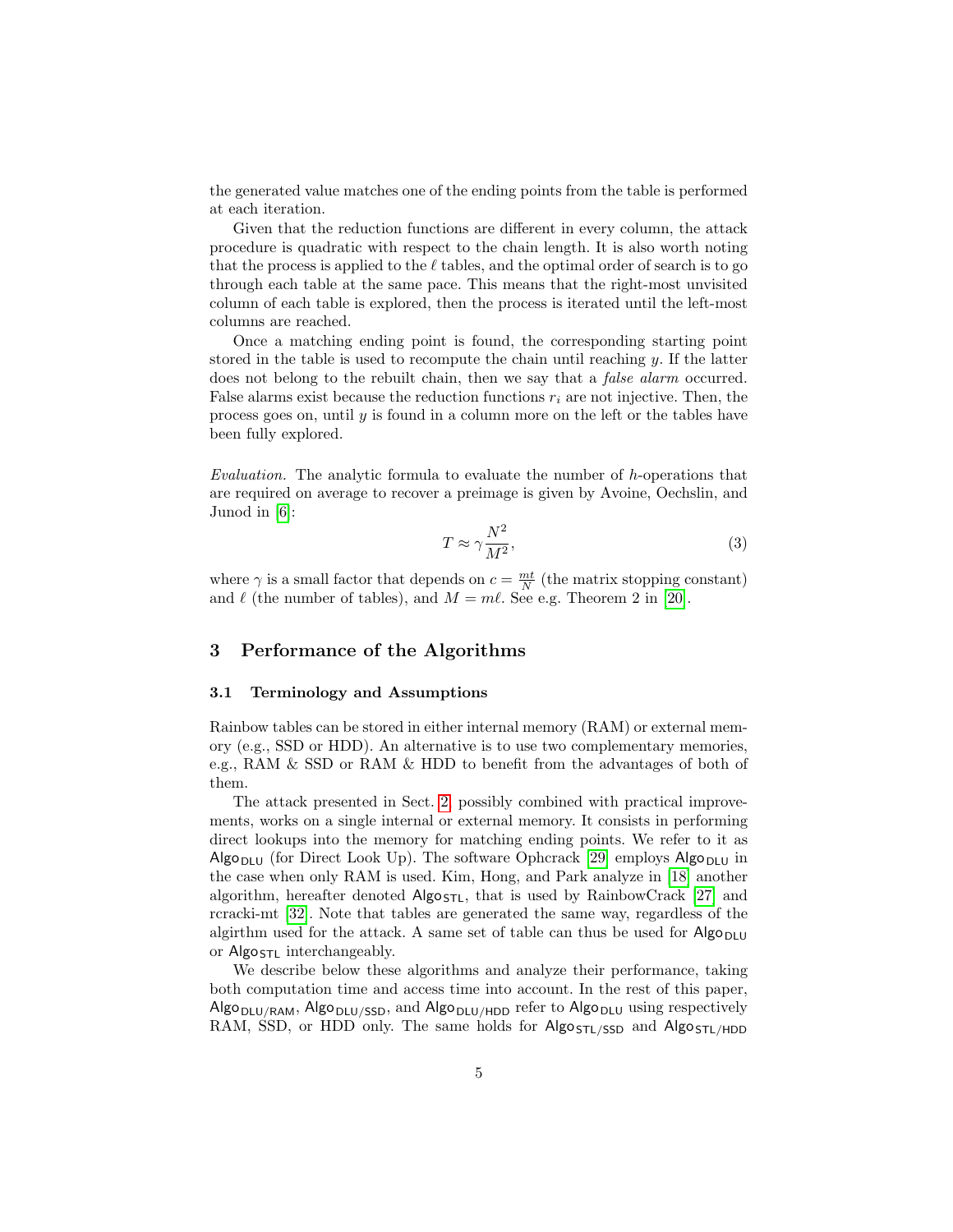which refer to  $\Delta$ lgo<sub>STL</sub> using SSD and HDD respectively in addition to the RAM  $(RAM-only \t{Algo}_{STL}$  is not meaningful).

The model used throughout this paper is the following. The attack (excluding the precomputation phase) is performed on a single computer with access to RAM and external memory (SSD or HDD). We denote  $\tau_F$  the time (seconds) taken for the CPU to compute an iteration of  $h$ . For the external memory, we use two parameters –  $\tau_S$  and  $\tau_L$  – which revolve around the concept of page which is the smallest amount of external memory that can be addressed by the system. The seek time  $\tau<sub>S</sub>$  (seconds) corresponds to the time taken to read a single random page. The sequential read time  $\tau_L$  (seconds) is the time to read a page during the read of many consecutive pages.

When the tables fit in RAM, the costs of a memory access and of an  $h$ operation are of the same order of magnitude, i.e., a few hundred CPU cycles. However, the number of memory accesses grows linearly with the length of the table, while the number of h-computations is quadratic. Consequently, when the table is wide enough, the memory access time can be neglected (i.e.,  $\tau_s$  =  $\tau_L = 0$ , and the attack time is equal to T multiplied by the cost of a single h-operation.

# $3.2$  Algo<sub>DLU</sub>

The algorithm  $\mathsf{Algo}_{\mathsf{DLU}}$  is the attack described in Sect. [2.3.](#page-3-1) Its performance is provided in Theorem [1.](#page-5-0)

<span id="page-5-0"></span>**Theorem 1.** Algo<sub>DLU</sub>'s average wall-clock time is  $T_{\text{DLU}} = \gamma \frac{N^2}{M^2} \tau_F + \frac{N}{m} \log_2 m \tau_S$ .

*Proof.* The first term of  $T_{\text{DLU}}$  is the portion of the time used by computations. The second term corresponds to the overhead of seeking data in the memory. As already stated in [\[6\]](#page-16-14), the attack performs  $\frac{N}{m}$  lookups on average in order to find a preimage. Each lookup requires  $\log_2 m$  seeks in the memory if a dichotomic search is performed. Finally, each seek costs  $\tau<sub>S</sub>$  seconds on average.

We now look at the case where the memory that is used is RAM. In such a case, the algorithm  $\Delta$ lgo<sub>DLU/RAM</sub> is based on the assumption that the tables entirely reside in RAM, and no external memory is used. It takes advantage of fast RAM accesses given that we assume the RAM access time is negligible. In this case, the previous theorem is simplified and leads to Corollary [1.](#page-5-1)

<span id="page-5-1"></span>**Corollary 1.** Algo<sub>DLU/RAM</sub>'s average wall-clock time is  $T_{\text{RAM}} = \gamma \frac{N^2}{M^2} \tau_F$ .

## $3.3$  Algo<sub>STL</sub>

The algorithm  $\text{Algo}_{\text{STL}}$ , described by Kim, Hong, and Park in [\[18\]](#page-17-9), significantly differs from the other algorithm, mainly because the attack starts with computing all the  $t$  possible chains from the value  $y$  in  $B$  whose preimage is looked for. The tables are then loaded in RAM according to the following procedure. Given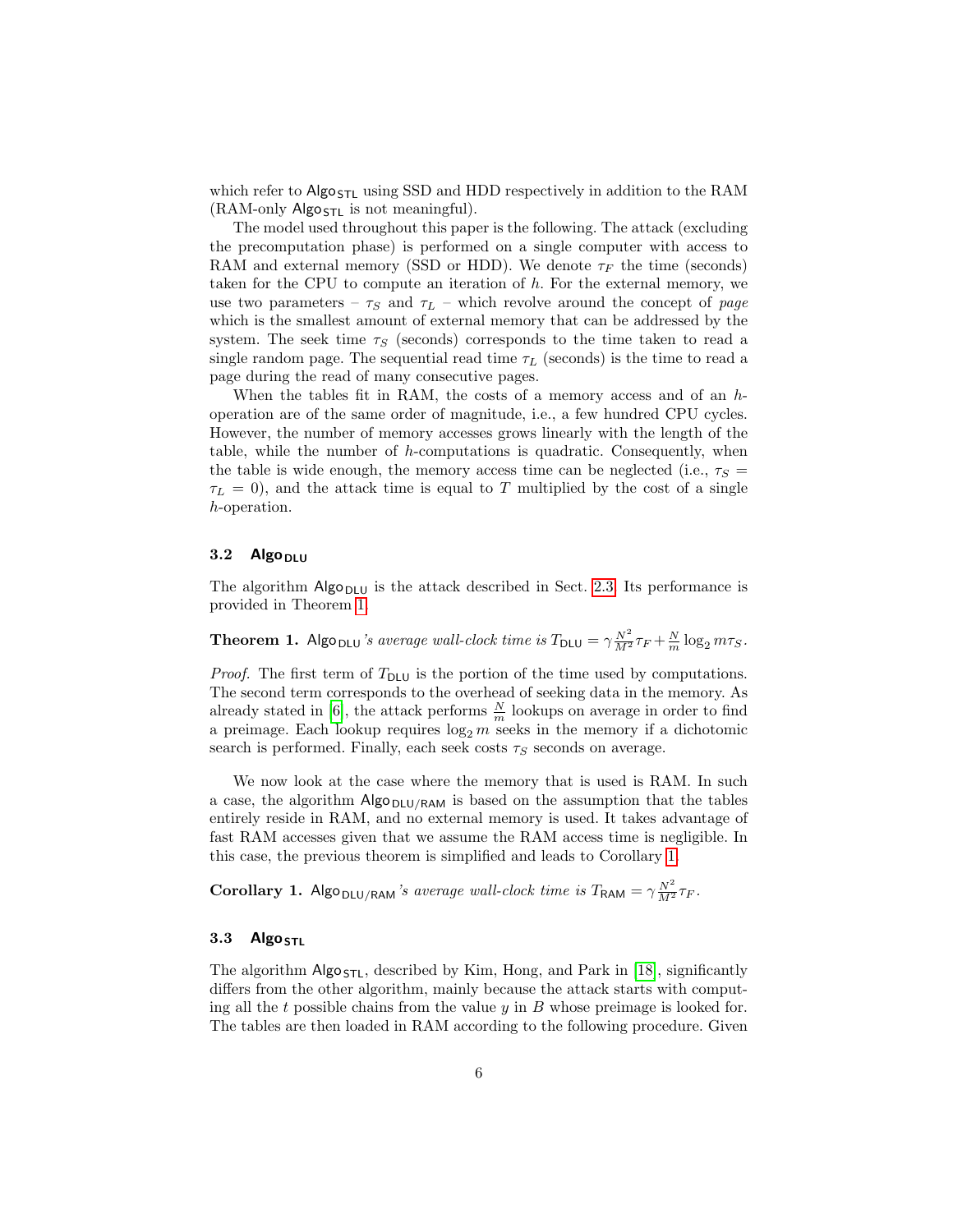the k-th table table<sub>k</sub>  $(1 \leq k \leq \ell)$ , containing m ordered pairs (starting point, ending point), a sub-table of table<sub>k</sub> is a table that contains  $m/s$  ordered pairs belonging to table<sub>k</sub>. In Algo<sub>STL</sub>, tables are stored in an external memory (SSD or HDD) and each of them is partitioned into s non-overlapping sub-tables of a given size. Each of the s sub-tables are loaded into RAM, one at a time, which explains the acronym of the algorithm: Sub-Table Loading. For each sub-table loaded, the t possible chains are used to discover matching endpoints and discard false alarms, as it is done in  $\mathsf{Algo}_{\mathsf{DLU} / \mathsf{RAM}}$ .

The efficiency of  $\text{Algo}_{\text{STL}}$  is investigated in [\[18\]](#page-17-9) and summarized in Theorem [2](#page-6-0) and Theorem [3.](#page-6-1) The proofs are provided in [\[18\]](#page-17-9).

**Theorem 2.** Algo $_{STL}$ 's average wall-clock time is

<span id="page-6-0"></span>
$$
T_{\text{STL}} = L \cdot \tau_L + F \cdot \tau_F,\tag{4}
$$

where  $L = \frac{mP}{c\beta}, F = \delta \frac{N^2}{L^2}, \delta \approx \frac{P^3}{\beta^2}$  $\frac{P^3}{\beta^2} \left( \frac{1}{2(1-e^{-c})} + \frac{1}{6} - \frac{c}{48} \right)$ , and where  $c = \frac{mt}{N} < 2$ ,  $\beta$ is the number of table entries (starting point – ending point pair) per page, and  $P = 1 - e^{-c\ell}$  is the total probability of success.

<span id="page-6-1"></span>Theorem 3. In optimal configuration, that is when the memory is of optimal size for a given problem,  $\mathsf{Algo}_{\mathsf{STL}}$ 's average wall-clock time is

$$
T_{\text{STL}}^* = \frac{3}{2^{\frac{2}{3}}} \tau_L^{\frac{2}{3}} \tau_F^{\frac{1}{3}} \delta^{\frac{1}{3}} N^{\frac{2}{3}},\tag{5}
$$

and the memory associated to this situation corresponds to

$$
m = \left(\beta \frac{\tau_F}{\tau_L}\right)^{\frac{1}{3}} \left(\frac{1}{1 - e^{-c}} + \frac{1}{3} - \frac{c}{24}\right)^{\frac{1}{3}} cN^{\frac{2}{3}}.
$$

Compared with [\[18\]](#page-17-9), note that we changed the notations  $\bar{R}_{tc}$  to  $\delta$ ,  $R_{tc}$  to  $\gamma$ ,  $\bar{c}$ to c, and  $\bar{R}_{ps}$  to P, for consistency with the other algorithms and other notations in the literature. Also note that the definition of  $\bar{R}_{tc}(\delta)$  is inconsistent in [\[18\]](#page-17-9) – sometimes multiplied by a factor of  $\beta^2$ . We chose to stick with the approximation used in Theorem [2,](#page-6-0) which corresponds to Proposition 5 in [\[18\]](#page-17-9).

Algo $STL$  has an optimal amount of memory at which it operates. This is because  $T = O(m + \frac{1}{m^2})$ . Beyond a certain threshold, the decrease of the F factor fails to compensate for the increase of the L factor. This behavior is further commented on in Sect. [5.](#page-8-0)

The value s (number of sub-tables per table) is thoroughly discussed in [\[18\]](#page-17-9). If  $s$  is too small, sub-tables are very large, and when the search ends, it is likely that significant time was wasted loading the last sub-table. If s is too big, read operations are done on a small amount of memory, which is sub-optimal. As stated in [\[18\]](#page-17-9) however, the value of s has relatively little impact on the efficiency of Algo $STL$ , provided it is "reasonable" (ranging from 45 to 100 in the examples discussed in [\[18\]](#page-17-9)). In what follows, we assume such a reasonable s is used.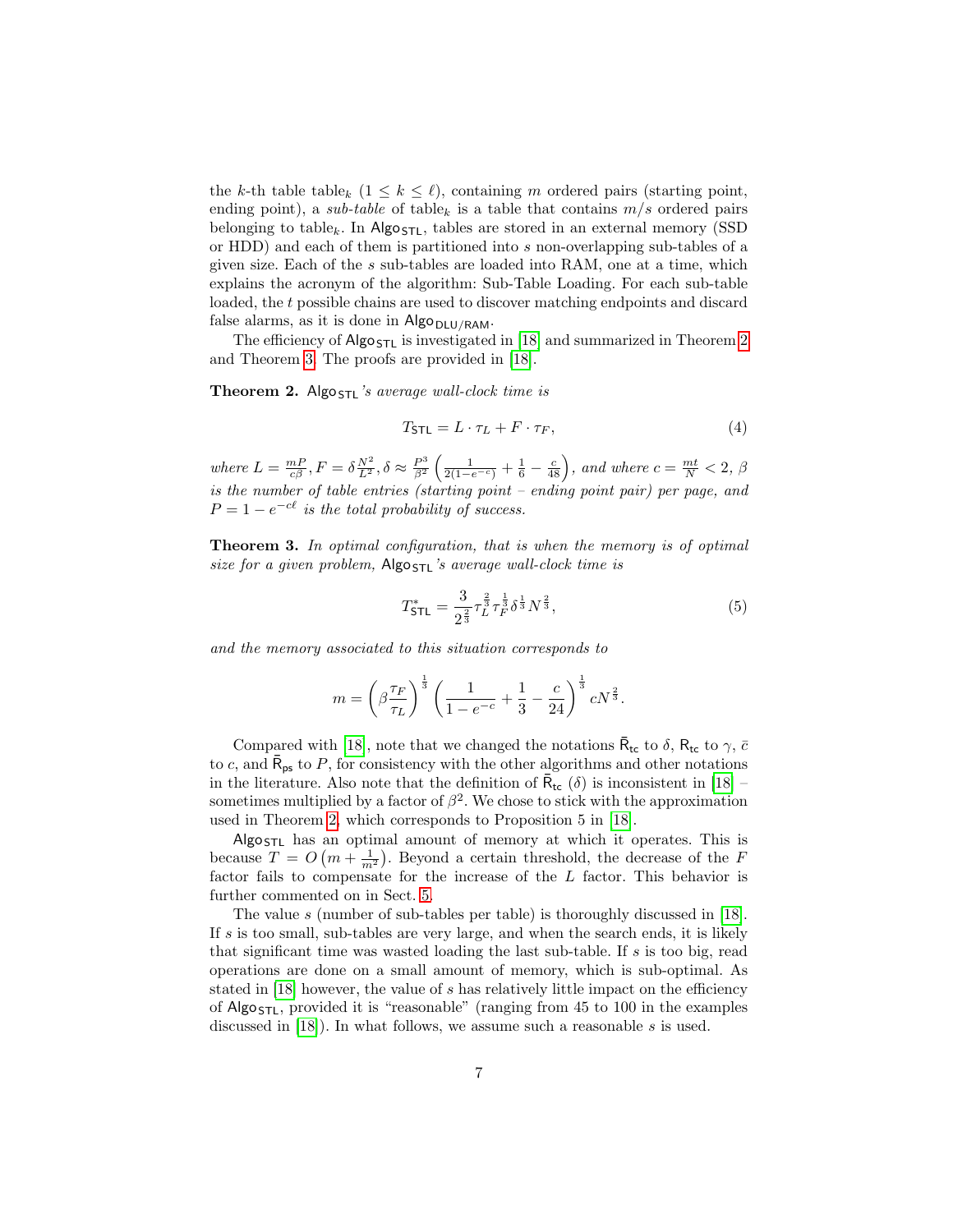## <span id="page-7-0"></span>4 Alogrithm constants

The algorithms analyzed in this paper rely on the  $\tau_s$ ,  $\tau_L$  and  $\tau_F$  parameters heavily. These are machine-specific constants which can only be determined experimentally. We measured these values for the configuration used in our experimental validation of  $\mathsf{Algo}_{\mathsf{DLU}}$ , presented in Sect. [6.](#page-12-0)

#### 4.1 Experimental Setup

The measurements have been done on a single machine with an Intel E5-1603 v3 CPU clocked at 2.8 Ghz, and with 32GB of RAM available. It uses Intel SSD DC-3700 external memory with a capacity of 400GB, which is separated from the disk containing the operating system.

The Intel SSD use Non-Volatile Memory Express technology, so-called NVMe, which is an interface that provides smaller latencies, by connecting the SSD directly via PCI-Express to the processor and memory instead of going through an intermediate controller. This also allows for better stability in measurements.

## 4.2 Determination of Values for  $\tau_S$ ,  $\tau_L$  and  $\tau_F$

The time measurements are made with the processor's internal time stamp counter, via the RDTSC instruction. This instruction is constant with respect to the power management re-clocking, and is synchronized across all cores on this CPU model. The processor does not have dynamic over-clocking, i.e., Turbo Boost capabilities, so the time stamp counter always increments 2.8 billion times per seconds. This allows for accurate measurements up to nanosecond precision.

Computation Time  $\tau_F$ . We use the MD5 hash function as the one-way function h. We assume that, during the execution of the TMTO, the CPU is warmed-up, i.e., it is running at its nominal frequency, which is expected in usual conditions. In this case, the time taken by successive applications of  $h$  is constant. We have estimated the time  $\tau_F$  taken by a single application of h by averaging over the measurement of 10<sup>6</sup> applications of h, which gives  $\tau_F = 1.786 \cdot 10^{-7}$  s.

Sequential Block Read Time  $\tau_L$ . In the context of external memory model with sub-tables loading, the constant  $\tau_L$  refers to the time taken to read a page on disk during a sequential read of many blocks. The sub-tables are typically chosen to reach the maximal read throughput of the disk, with sizes in the order of the dozen or hundreds of megabytes. We note that, since disk have usually better performance in sequential reads than in random access, we should have  $\tau_L \ll \tau_S$ .

We measured the time to load 1000 arbitrary random data files, of size ranging from 10 to 500MB, in a RAM allocated array. We obtained  $\tau_L = 4.59 \cdot 10^{-6}$ s with a standard deviation  $\sigma = 0.73 \cdot 10^{-6}$ s. For reference, the same test on a 5400rpm HDD gave us  $\tau_L = 20.99 \cdot 10^{-6}$ s with  $\sigma = 7.65 \cdot 10^{-6}$ s.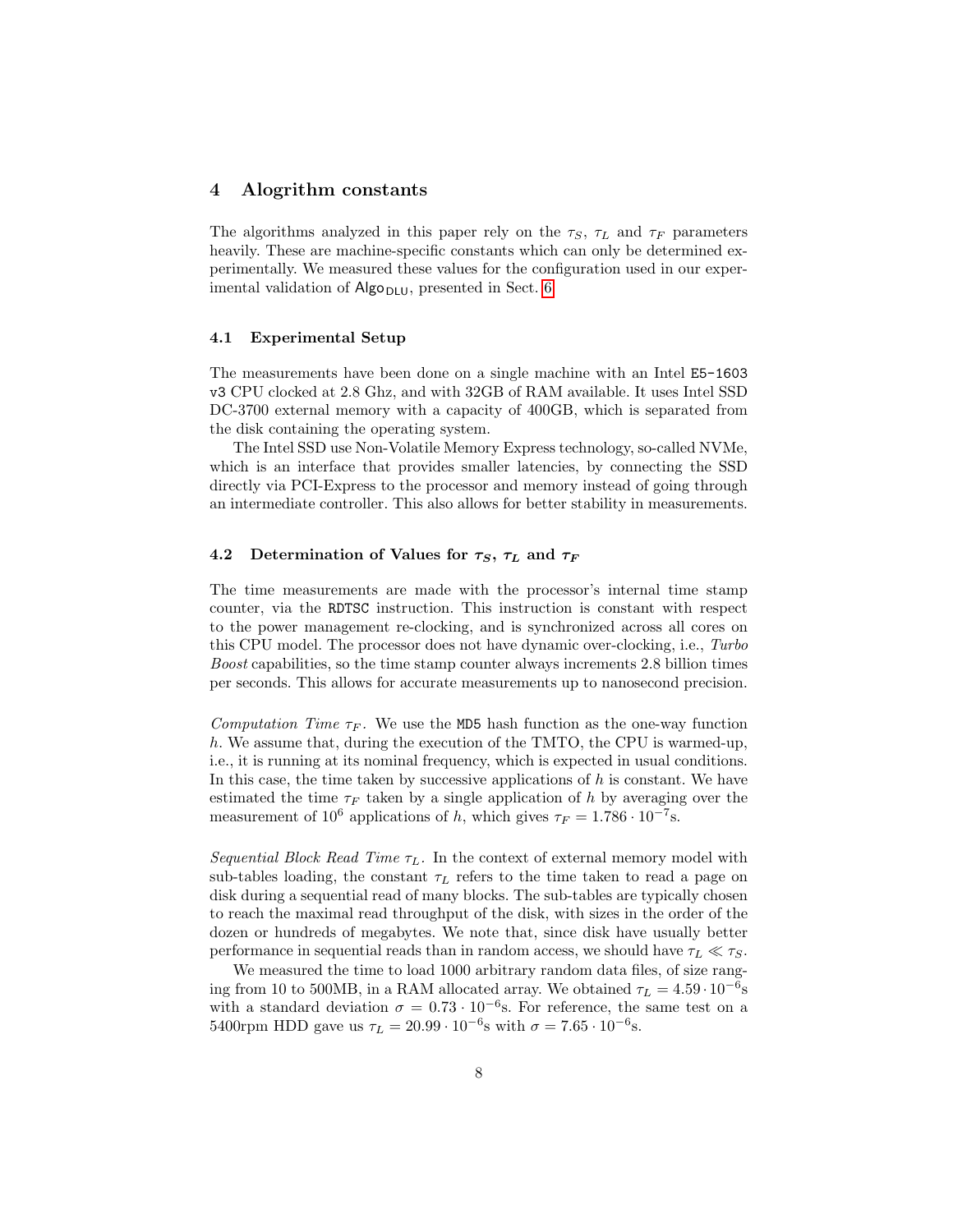Single Block Read Time  $\tau_S$ . We measured the time taken by successive singlepage reads of values at random positions in at least 1GB files. Each read has been measured separately. The value obtained, averaged over 500 measurements, is  $\tau_S = 149.6 \cdot 10^{-6}$ s,  $\sigma = 20.7 \cdot 10^{-6}$ s, which is indeed much larger than  $\tau_L$ . On HDD, we obtained  $\tau_S = 7.41 \cdot 10^{-3}$ s and  $\sigma = 3.79 \cdot 10^{-3}$ s.

## <span id="page-8-0"></span>5 Analysis

This section compares the two algorithms described in Sect. [3](#page-4-0) on different memory types and aims to characterize which of them has better performance depending on various parameters.

Analysis of Algo $_{\text{STL}}$  and comparison between Algo $_{\text{STL/HDD}}$  and Algo<sub>DLU/RAM</sub> was previously done in [\[18\]](#page-17-9). However, this comparison is limited in several ways. Most importantly, it only accounts for  $\text{Algo}_{\text{STL}}$  in optimal configuration, that is with a fixed memory size. Furthermore, it only considers two data points of memory for Algo<sub>DLU/RAM</sub> and one for Algo<sub>STL/HDD</sub>, and does not study Algo<sub>DLU/HDD</sub>. The conclusion drawn in [\[18\]](#page-17-9) is that  $\text{Algo}_{\text{STL}}$  is superior for large problems, but the comparison is inconclusive for smaller problems.

In the analysis presented in the current paper, we overcome the aforementioned limitations and also study the case of the SSD memory. We base our com-parison on the "Small Search Space Example" given in [\[18\]](#page-17-9), on which  $\mathsf{Algo}_{\mathsf{DLU/RAM}}$ and  $\text{Algo}_{\text{STL/HDD}}$  have been compared. The problem space corresponds to passwords of length 7 over a 52-character alphabet (standard keyboard), which gives  $N = 52^7 = 2^{39.903}$ . The other parameters are  $P = 0.999, \ell = 4, c = 1.7269$ ,  $\delta = 0.73662/\beta^2$ ,  $\gamma = 8.3915$ , 16 bytes per chain ( $\beta = 256$  for 4KB pages). For  $\tau_F, \tau_L, \tau_S$ , we use values obtained experimentally – see Sect [4](#page-7-0) for details on the methodology – instead of those given in [\[18\]](#page-17-9). The reason is that in [18],  $\tau<sub>S</sub>$  was not provided and the constants emanated from a different machine.

## 5.1 Comparing  $\mathsf{Algo}_{\mathsf{STL}}$  and  $\mathsf{Algo}_{\mathsf{DLU}}$

Fig. [2\(a\)](#page-9-0) presents the average wall-clock time for the three algorithms for varying amount of memory available when a SSD is used. Note that  $\mathsf{Algo}_{\mathsf{DLU/RAM}}$  is presented at a somewhat unfair advantage since it uses RAM instead of external memory, and is only represented in Fig. [2\(a\)](#page-9-0) for completeness.

The main conclusions are the following: (1) The cost of  $\text{Algo}_{\text{STL}}$  stops decreasing beyond a certain amount of memory available. This is due to the fact that the time taken for loading increasing amount of chains in RAM is not made up for by the decrease in computation. It is assumed that the optimal amount of external memory is used when possible, even when more is available. This also means that  $\text{Algo}_{\text{STL}}$  has an inherent minimal average search time which can never be improved regardless of the memory available. Algo $_{\text{DLU}}$  has no such threshold. (2) The area (in terms of the external memory amount) where  $\text{Algo}_{\text{STL}}$  is more efficient than  $\mathsf{Algo}_{\mathsf{DLU}}$  is very small.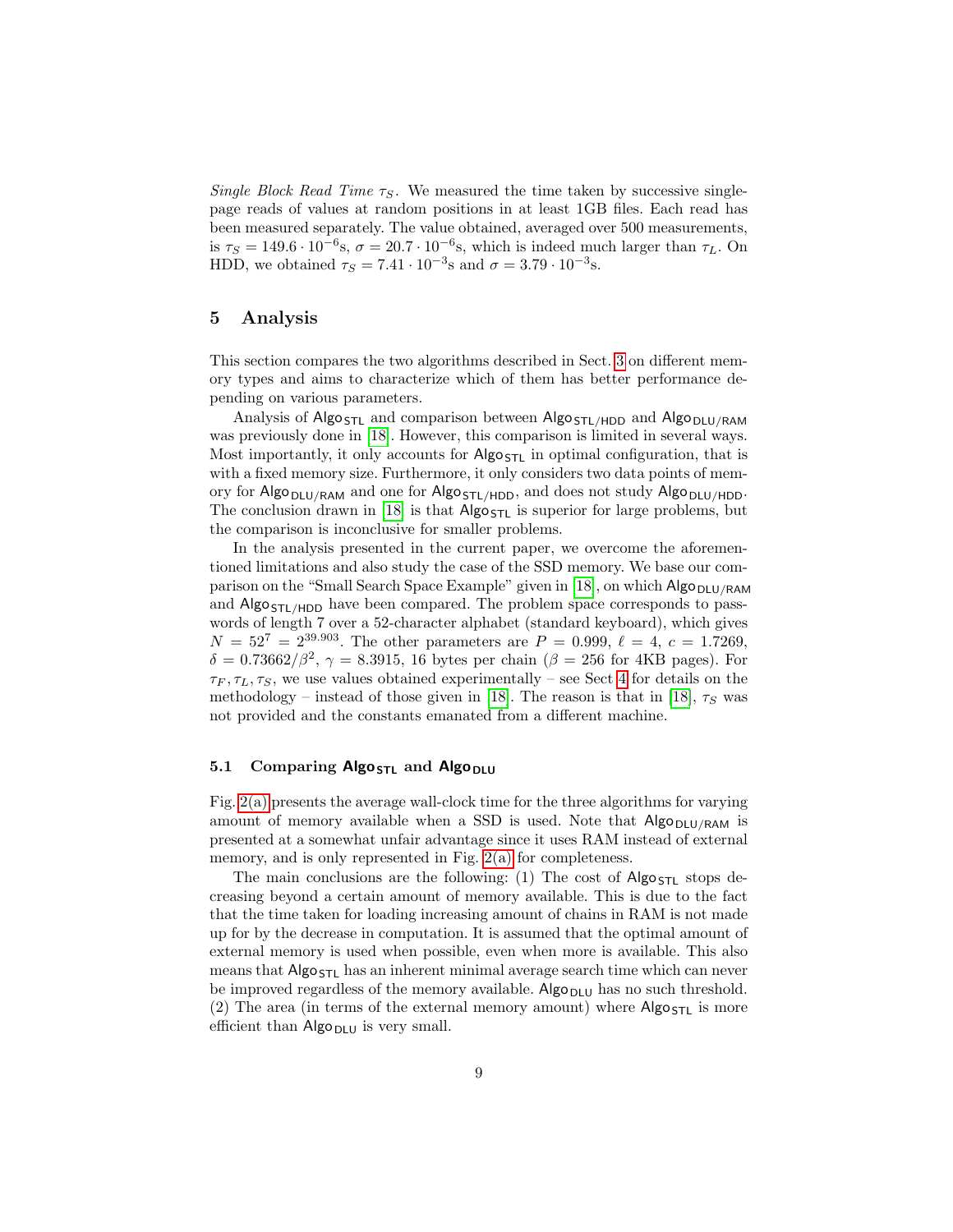<span id="page-9-3"></span><span id="page-9-2"></span><span id="page-9-0"></span>

<span id="page-9-4"></span><span id="page-9-1"></span>Fig. 2. Average wall-clock time, depending on the memory available.

We can further elaborate that the curves for  $T_{\text{STL}}$  and  $T_{\text{DLU}}$  do not intersect if  $\mathsf{Algo}_{\mathsf{DLU}}$  is always more efficient, otherwise they intersect at two points (possibly only one point in a degenerated case). Whether there are 0 or 2 (and the positions of these) intersections depends on problem parameters  $(N, M, c, \ell)$  and machine parameters  $(\beta, \tau_F, \tau_L, \tau_S)$ . To illustrate this, Fig. [2](#page-9-1) shows the effect of changing some parameters, with all other parameters left untouched.

- Fig. [2\(b\):](#page-9-2) When  $N = 2^{56}$  the algorithm Algo<sub>DLU</sub> is superior throughout.
- Fig.  $2(c)$ : The md5crypt function is 955 times slower than MD5. When used, it gives  $\tau_F = 0.171 \text{ms}$ , and Algo<sub>DLU</sub> is again superior throughout.
- Fig. [2\(d\):](#page-9-4) Using a hard disk drive instead of SSD implies  $\tau_s = 7.41$ ms and  $\tau_L = 20.99 \mu s$ . Expectedly, Algo<sub>DLU</sub> suffers from longer seek time, and Algo<sub>STL</sub> dominates on a larger area (but not globally).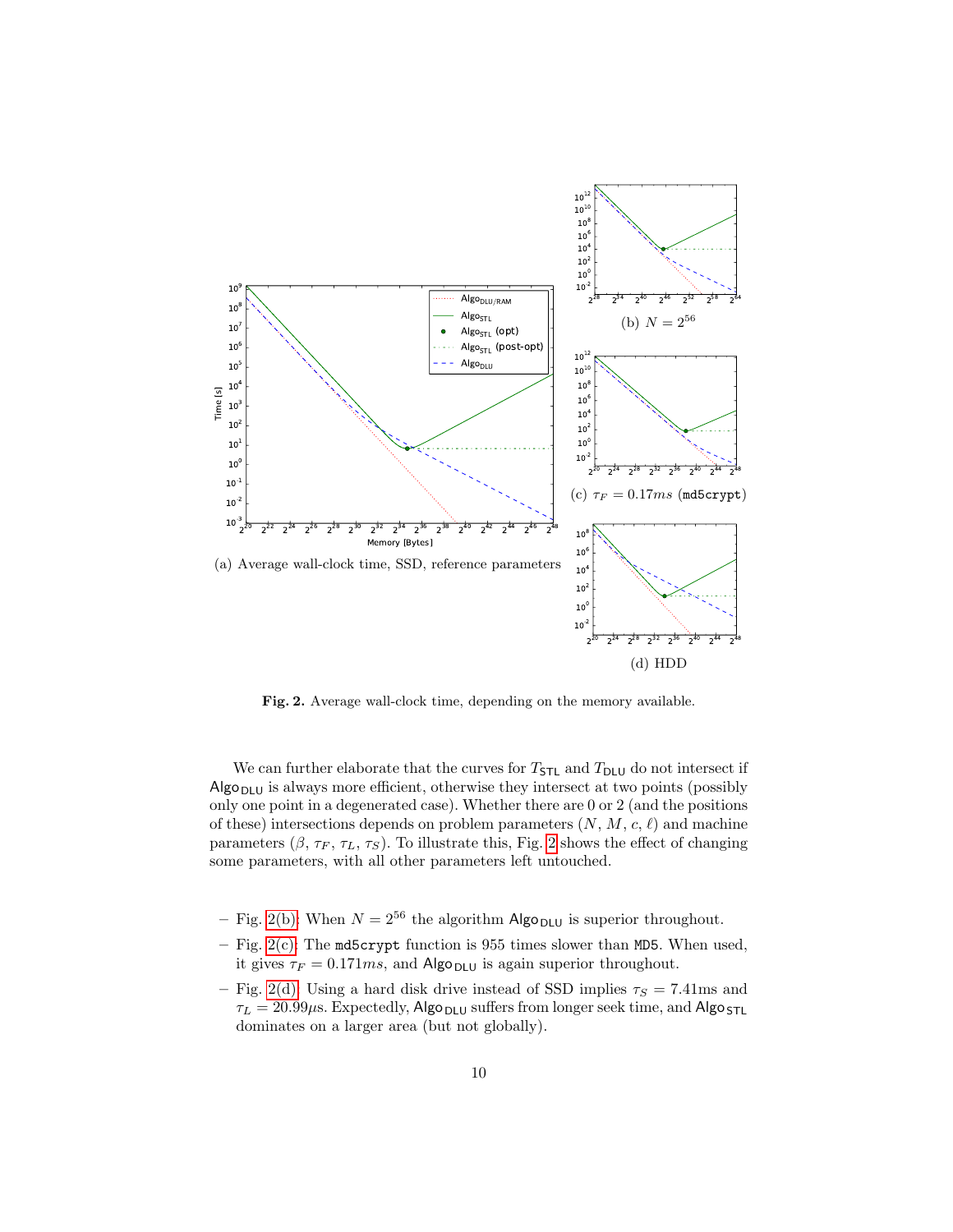## 5.2 Comparison with RAM

Fig. [3](#page-10-0) presents regions, in terms of RAM and external memory available, in which each algorithm, completed with naive online brute-force and dictionary methods, is the most efficient. Formulas for average wall-clock time described in Sect. [3](#page-4-0) were used for Algo<sub>STL</sub> and Algo<sub>DLU</sub>. An average of  $\frac{N}{2} \tau_F$  is used for online brute-force, and the dictionary method is assumed to dominate as long as it has sufficient memory available, i.e.,  $16N$  bytes (MD5 hashes are 16 bytes).



<span id="page-10-0"></span>Fig. 3. Regions, in terms of RAM and external memory, where each algorithm has minimum time, in four different scenarios.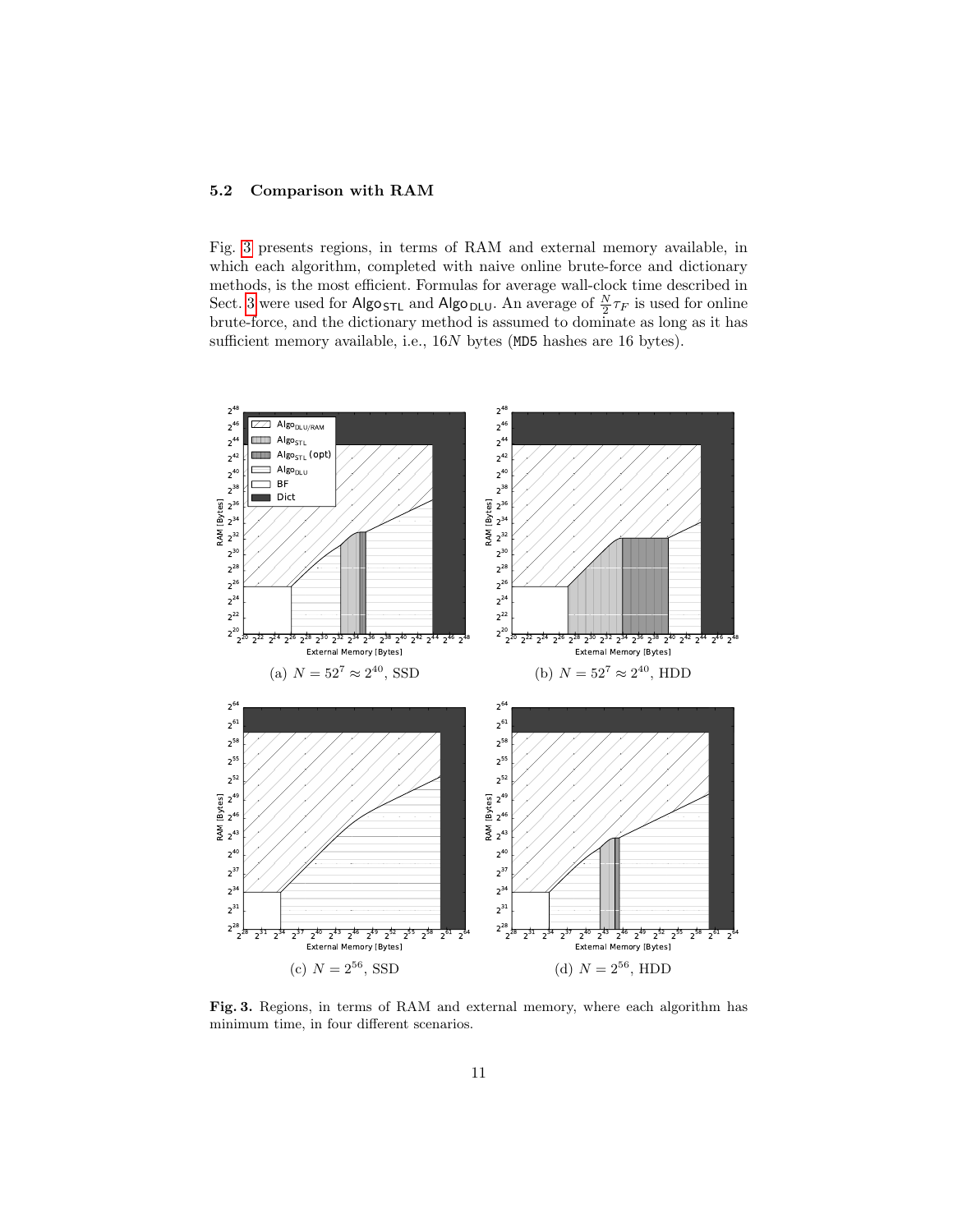It is difficult to conclude unequivocally on  $\text{Algo}_{\text{STL}}$  and  $\text{Algo}_{\text{DLU}}$ , as their respective performances highly depend on parameters. It can however be observed that (1) Algo<sub>DLU</sub> typically outperforms Algo<sub>STL</sub> on large problems, and when h is expensive; and  $(2)$  the seek time is of crucial importance for Algo<sub>DLU</sub>, which performs poorly compared to  $\text{Algo}_{\text{STL}}$  on devices (such as hard disk) with slow seek time but high sequential read performance.

#### 5.3 HDD and SSD

Fig. [4](#page-11-0) compares the performances of  $\mathsf{Algo}_{\mathsf{DLU}}$  and  $\mathsf{Algo}_{\mathsf{STL}}$  on SSD and HDD. The dashed line represents points where SSD memory and HDD memory are equal. Nowadays, HDD memory is cheaper than SSD, which corresponds to the region above this line.



<span id="page-11-0"></span>Fig. 4. Regions, in terms of SSD and HDD memory, where each algorithm has minimum time.

#### 5.4 Discussion

Conclusion of the Comparisons. The various comparisons done in this section show that many parameters influence the choice of the algorithm and memory type to use, and it is difficult to make a simple judgment as to which is best. These parameters include problem parameters  $(N, M, c, \ell)$  and machine/technology parameters  $(\beta, \tau_F, \tau_L, \tau_S)$ . A few observation can be made however.

- Algo<sub>DLU</sub> performs better on larger problem spaces than  $\text{Algo}_{\text{STL}}$ .
- Algo<sub>DLU</sub> performs better on slower hash functions than Algo $_{STL}$ .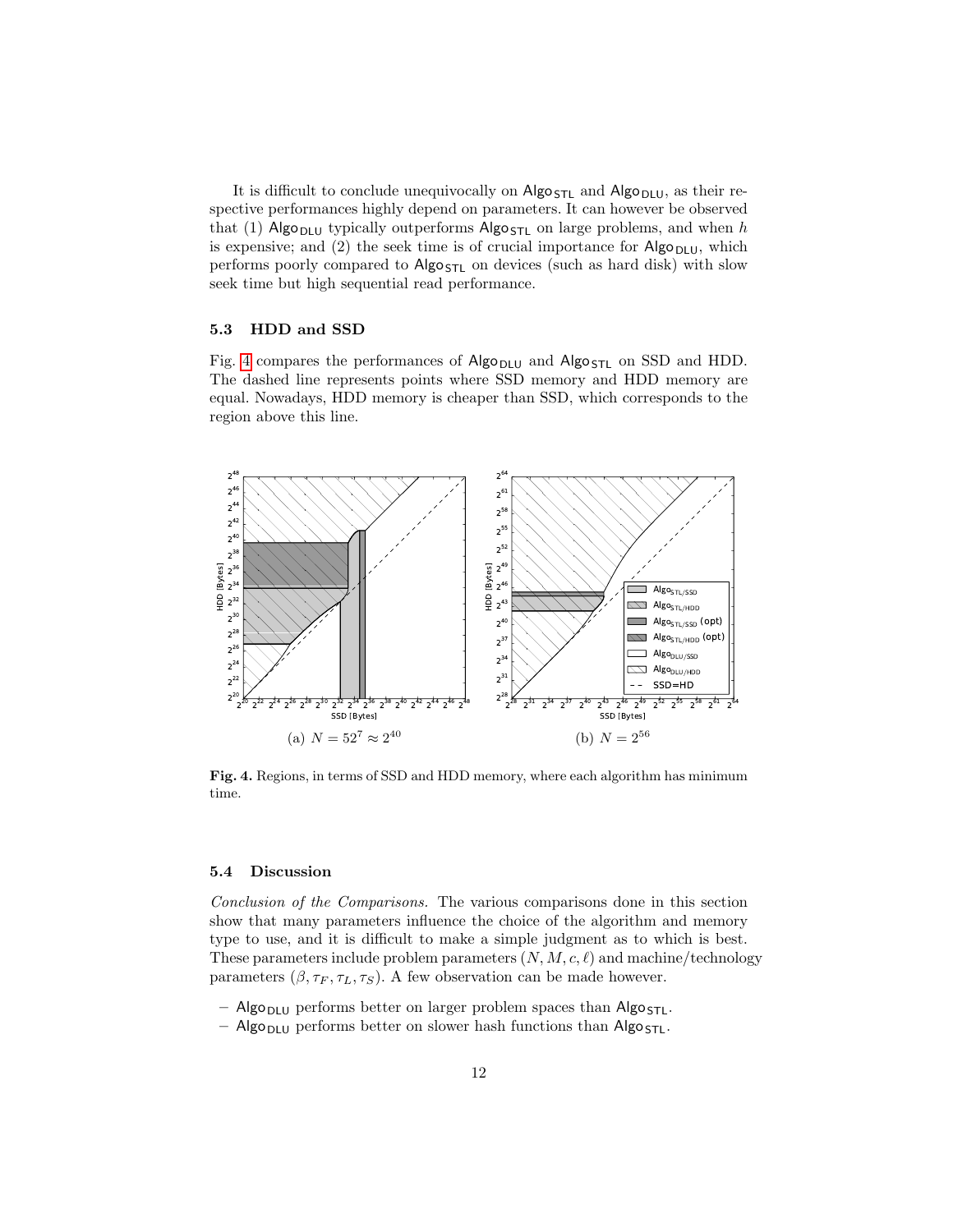- Algo $_{STL}$  handles better than Algo<sub>DLU</sub> the use of slower memories such as HDD.
- In many scenarios, a large portion of where  $\text{Algo}_{\text{STL}}$  is most appropriate is not in its optimal configuration.
- In some scenarios, the region where  $\mathsf{Algo}_{\mathsf{STL}}$  is most appropriate is also close to the typical memory size.

Limits of the Analysis. First of all, our results and observations are based on the measures given in Sect [4.](#page-7-0) Using a particularly fast or slow HDD, for instance, might influence the results in a non-negligible way. Likewise, using clusters of many disks to reach high quantities of memory might affect  $\tau<sub>S</sub>$  and  $\tau<sub>L</sub>$  enough that the conclusions would be different.

Furthermore, the analysis is based on Sect. [3,](#page-4-0) and does not consider optimizations such as checkpoints  $[1,5]$  $[1,5]$ , endpoint truncation  $[1,20]$  $[1,20]$ , and prefix/suffix or compressed delta encoding for chain storage [\[2\]](#page-16-5). Likewise, it does not consider optimizations exploiting the architecture, such as loading sub-tables while computing chains in  $\text{Algo}_{\text{STL}}$ .

Including these optimizations would make the analysis much more complex, and we believe that taking them into consideration would not change our conclusions. While some optimizations might favor one algorithm more than the other, it is very unlikely that the frontiers between regions of best performance would shift significantly.

# <span id="page-12-0"></span>6 Experimentation

We have set up experiments in order to validate the analytical results described in Sect. [3](#page-4-0) and Sect. [5.](#page-8-0) The formulas established in Sect. 3 assume that  $\mathsf{Algo}_{\mathsf{DLU}/\mathsf{SSD}}$ and  $\mathsf{Algo}_{\mathsf{DLU/HDD}}$  do not use RAM at all. We show that, in reality, these algorithms actually do use RAM because operating systems use cache techniques to speed up lookups. Thus, a value read from an external memory is temporarily saved in cache to prevent (to some extent) from accessing the external memory again to get the same value. As a consequence, the results provided in Sect. [3](#page-4-0) correspond to upper bounds in practice. We refine the formulas to take the caching effect into account, and we then show that the refined formulas describe more accurately the experimental results.

#### 6.1 Parameters and Methodology

We have conducted the experiments on two problems of size  $N = 2^{31}$  and  $2^{36}$ , using the MD5 hash function for a number of columns  $t \in \{100, 200, \ldots, 900\}$ . The size of the problems allowed us to precompute the matrices in a reasonable time frame. For the  $2^{36}$ -problem, the precomputation of the full matrix took 5 hours on 400 processor cores. Sorting the ending points and removing the duplicated ones required a couple of days due to the network latencies.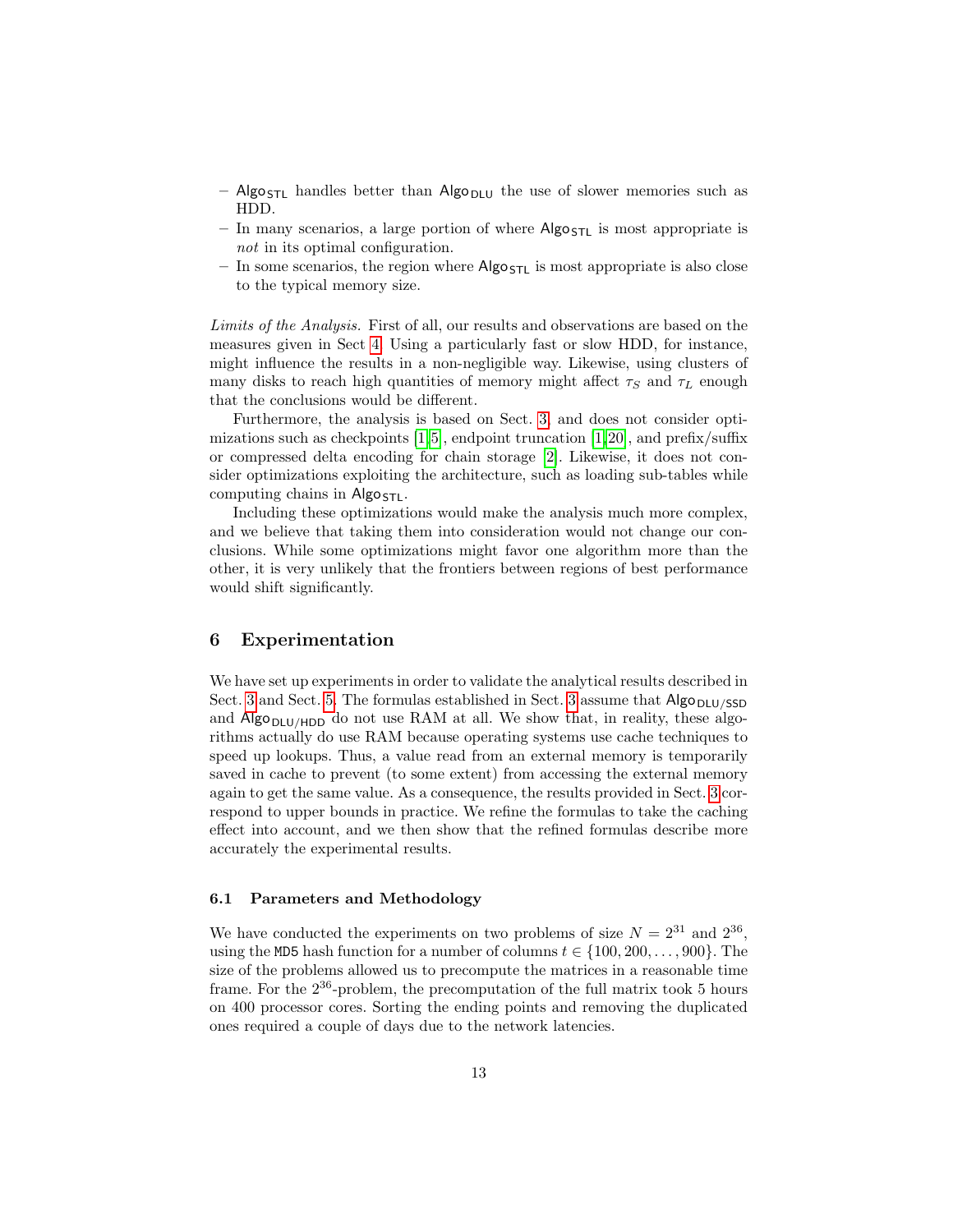For each problem,  $\ell = 4$  tables were computed with a matrix stopping constant of  $c = 1.92$  ( $m = 0.96m_{\text{max}}$ ), giving  $P \approx 0.999$ . Each (starting point, ending point) pair is stored on 8 and 16 bytes for  $N = 2^{31}$  and  $N = 2^{36}$  respectively. The tables are clean and ordered with respect to the ending points.

To evaluate the average running time of  $\mathsf{Algo}_{\mathsf{DLU}}$ , we average the measured attack time for the hashes of 1000 randomly-generated values in the problem space. The timings were based on the processor timestamp counter (RDTSC). In order to keep the experiments independent, the environment is reset before each tests. Indeed there are side effects to be expected due to the way the operating system handles files, some of which also affect the measurements themselves. We discuss them in the subsequent sections.

## 6.2 Paging and Caching Mechanisms

For every access to data stored on external memory, the full page containing the data is actually returned to the operating system. Since the 60s, the paging mechanism is based on 4KB pages in most operating systems and external memories [\[31\]](#page-17-15).

Due to the caching mechanism, the data is not fetched directly from the external memory every time we perform a lookup. Instead, the page containing the data is first copied from the external memory to the internal memory, and only then it can be read. Such a mechanism allows the system to speed up memory accesses: as long as the internal memory is not reclaimed for another use, the content of the page remains in it. This means that, if the same page is accessed again, it can be retrieved directly from the internal memory instead of waiting for the external memory.

If several lookups are performed on values that are located close enough in the external memory, then only the earliest lookup will require accessing the external memory. This phenomenon happens when a lookup is performed in the dichotomic search. As a consequence, at some point, every external memory access fetches elements that are located in the same page. Taking paging and caching mechanisms into account, Theorem [1](#page-5-0) can be refined to yield Theorem [4.](#page-13-0)

<span id="page-13-0"></span>**Theorem 4.** Given  $\beta$  (starting points, ending points) pairs per page. Taking the paging and caching mechanisms into account,  $\mathsf{Algo}_{\mathsf{DLU}}$ 's average wall-clock time is

<span id="page-13-1"></span>
$$
T_{\text{DLU}} = \gamma \frac{N^2}{M^2} \tau_F + \frac{N}{m} \left( \log_2 m - \log_2 \beta \right) \cdot \tau_S. \tag{6}
$$

Proof. The loading of pages instead of single values corresponds to a dichotomic search tree that is  $\log_2 \beta$  levels shallower. Thus, each lookup consists in  $\log_2 m$  –  $\log_2 \beta$  page loads instead of  $\log_2 m$ .

## 6.3 Reducing the Caching Impact

To get proper experimental results and bypass the operating system's built-in caching mechanism, we use a cache eviction technique and restrain the internal memory allocated to the program.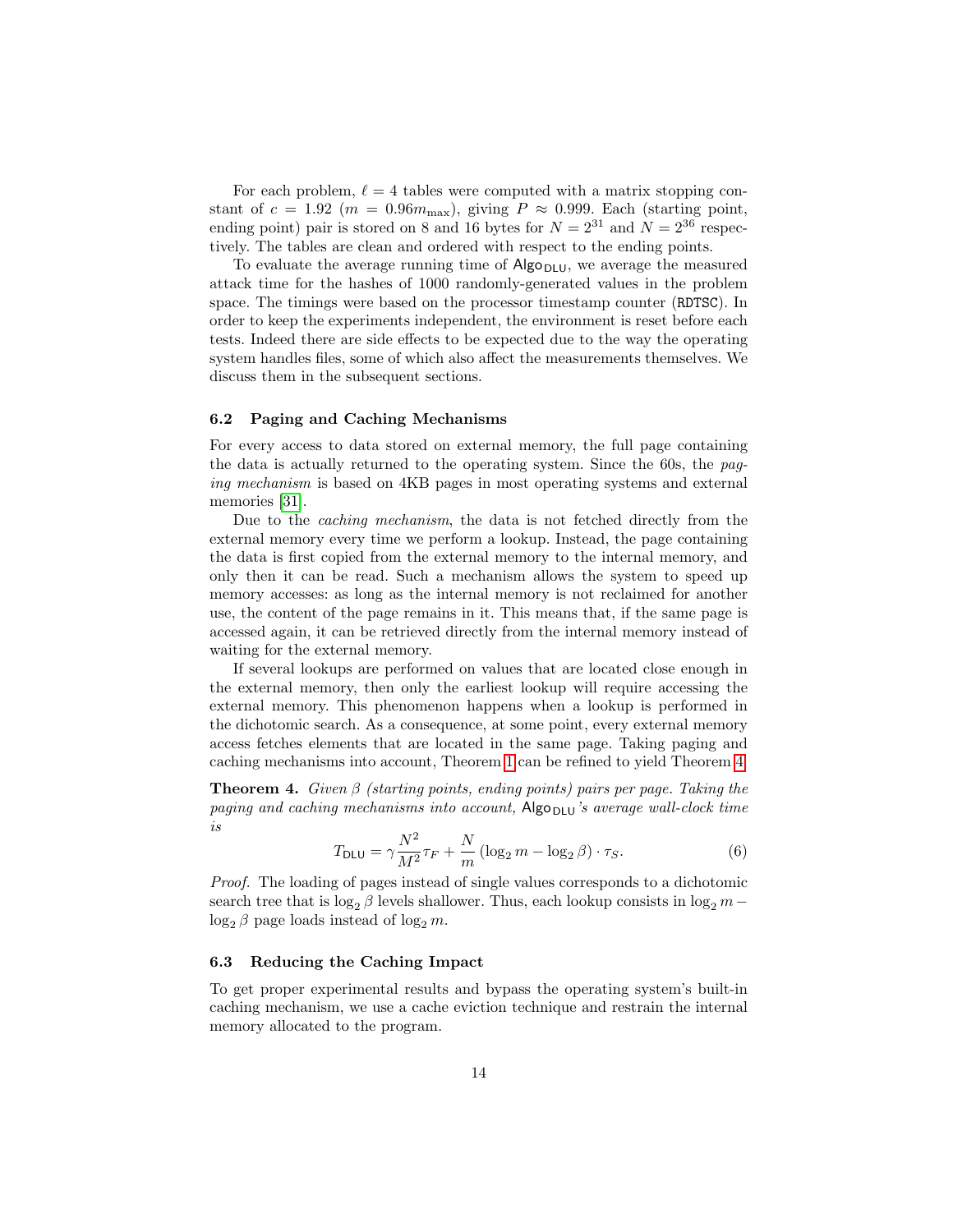Every page that remains in memory after each experiment needs to be reset to a blank state. We use the madvise system call to tell the kernel that no additional pages are required. Although the kernel could ignore the setting and keep the pages in memory anyway, it did not seem to happen in our experiments. Alternative methods exist, such as requesting a cache drop, but they might affect the experiments by wiping data needed by the operating system.

We also restrain the internal memory that the program can use to a few megabytes, using the cgroup kernel subsystem. Software limitation was used instead of physically limiting the internal memory because physical limitation may cause the operating system to starve for memory, which would greatly affect the results.

#### 6.4 Experimental Results

As expected, our implementation of Algo<sub>DLU/RAM</sub>, which mainly depends on  $\tau_F$ , follows closely the curve given by Corollary [1.](#page-5-1)

The experimental results concerning  $\mathsf{Algo}_\mathsf{DLU}$  are presented in Fig. [5.](#page-14-0) The dashed curves are computed from the revised formula for  $\mathsf{Algo}_{\mathsf{DLU}}$ , provided by Eq. [\(6\)](#page-13-1). For each problem, we give the timings when the RAM is restrained (line with dots) and when it is not (line with triangles).

Some caching can still be noticed on the curves, but trying to restrain RAM even further resulted in failures which could be explained by the fact that there is no distinction for the OS between file caching and the caching of the executable itself. Thus, we have to overprovision the RAM to be certain that the program itself does not starve during the execution. Nevertheless, we observe that the experimental curve is below the analytic dashed-line curve. This confirms that Eq. [\(6\)](#page-13-1) is a more accurate upper bound to the practical wall-clock time of  $\mathsf{Algo}_{\mathsf{DLU}}$  than the formula of Theorem [1.](#page-5-0)



<span id="page-14-0"></span>Fig. 5. TMTO attack average online running time per column, on 1000 hashed values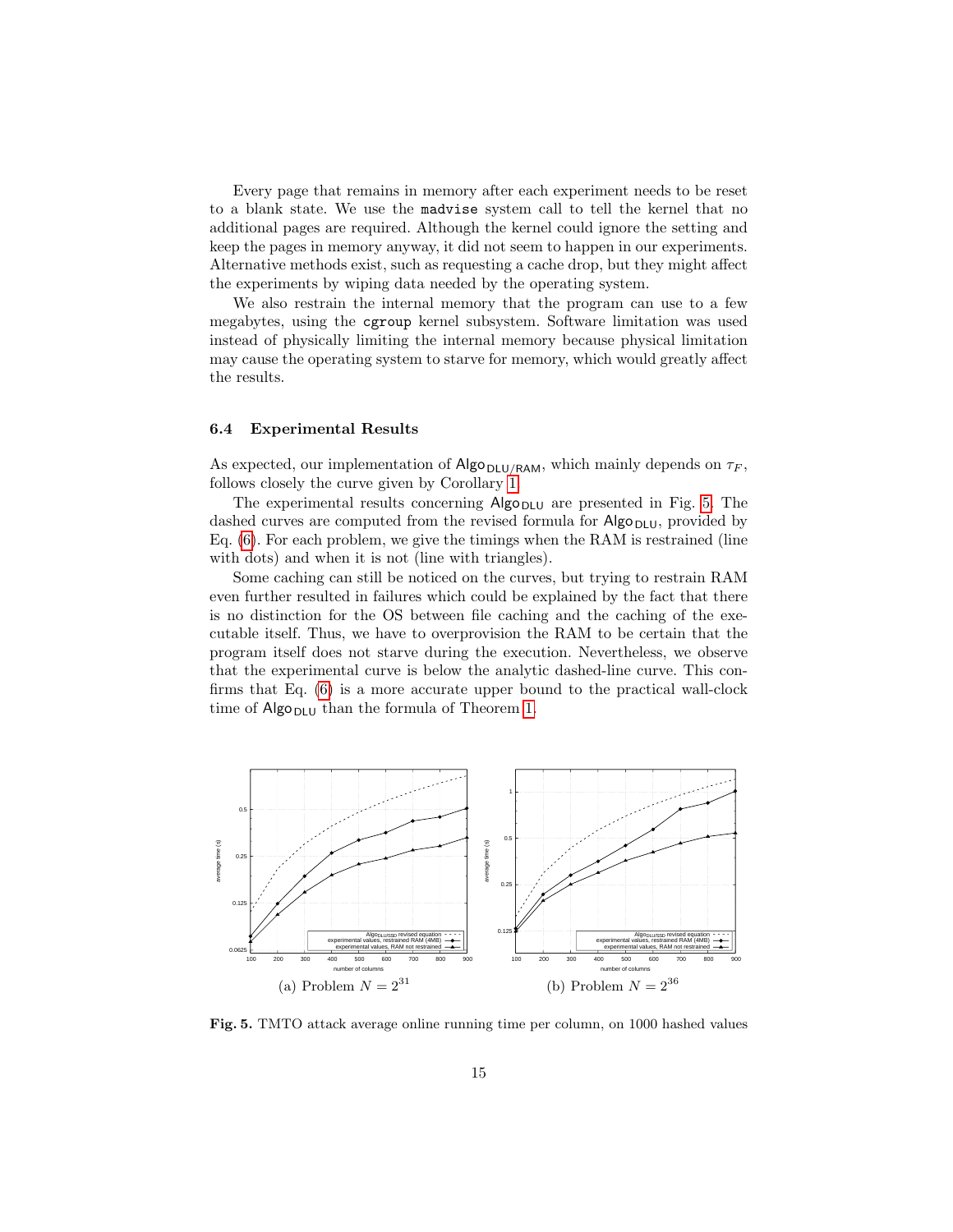Finally, we remark that even though we have restrained RAM drastically, we can notice the gain in time due to the caching done by the OS. The zones concerning  $\mathsf{Algo}_{\mathsf{DLU}}$  in Fig. [2](#page-9-1) would therefore have smaller areas, in practice. The impact of the native caching operated by the OS is difficult to predict with exact precision, though.

# 7 Conclusion

In this paper, we have studied the use of external memory for time-memory trade-offs based on rainbow tables. The use of external memory is motivated by large problems for which precomputed tables are too big to fit in RAM. Two approaches were compared: the first one relying on the classical  $\mathsf{Algo}_{\mathsf{STL}}$  algorithm which takes advantage of RAM by processing sub-tables in internal memory; and the second, based on the  $\mathsf{Algo}_{\mathsf{DLU}}$  algorithm, which uses the standard RAMbased rainbow table algorithm directly on external memory (we are not aware of public implementations or analyses of  $\mathsf{Algo}_{\mathsf{DLU}}$  on external memory).

We evaluate the two algorithms and compare their efficiency on different memory types and different problem parameters. Conclusions are subject to parameters, but several major observations are made. Algo $_{\text{DLU}}$  performs better than  $\text{Algo}_{\text{STL}}$  on larger problem spaces, slower hash functions, and faster memories. At the very least, it is not the case that  $\mathsf{Algo}_{\mathsf{STL}}$  is unequivocally more efficient on larger problems, contrarily to what was previously thought.

Costs of the various memory types were not considered formally in our analysis because of the great variability in prices and setups. Very roughly speaking, we can observe that nowadays, a gigabyte of RAM costs between 5 and 20 times more than a gigabyte of SSD, which itself costs between 3 and 8 times more than a gigabyte of HDD. Such prices and comparisons might help an implementer make an educated decision regarding the memory type to use.

We implemented  $\Delta$ lgo<sub>DLU</sub> and validated its efficiency analysis (analysis and validation of Algo $_{\text{STL}}$  was previously done in [\[18\]](#page-17-9)). It shows that the analysis is close, but in fact pessimistic due to caching in RAM. Exploiting the RAM in addition to external memory might give an extra edge to  $\mathsf{Algo}_{\mathsf{DLU}}$ . Optimizations on  $\text{Algo}_{\text{STL}}$  might exist as well, such as computing chains and loading tables in parallel. Analysis of such optimizations, along with other algorithmic optimizations on rainbow tables and other trade-off variants might be an interesting continuation of this work.

Acknowledgments. This work has been partly supported by the COST Action IC1403 (Cryptacus). Xavier Carpent was supported, in part, by a fellowship of the Belgian American Educational Foundation.

# References

<span id="page-15-0"></span>1. Avoine, G., Bourgeois, A., Carpent, X.: Analysis of rainbow tables with fingerprints. In: Foo, E., Stebila, D. (eds.) Australasian Conference on Information Se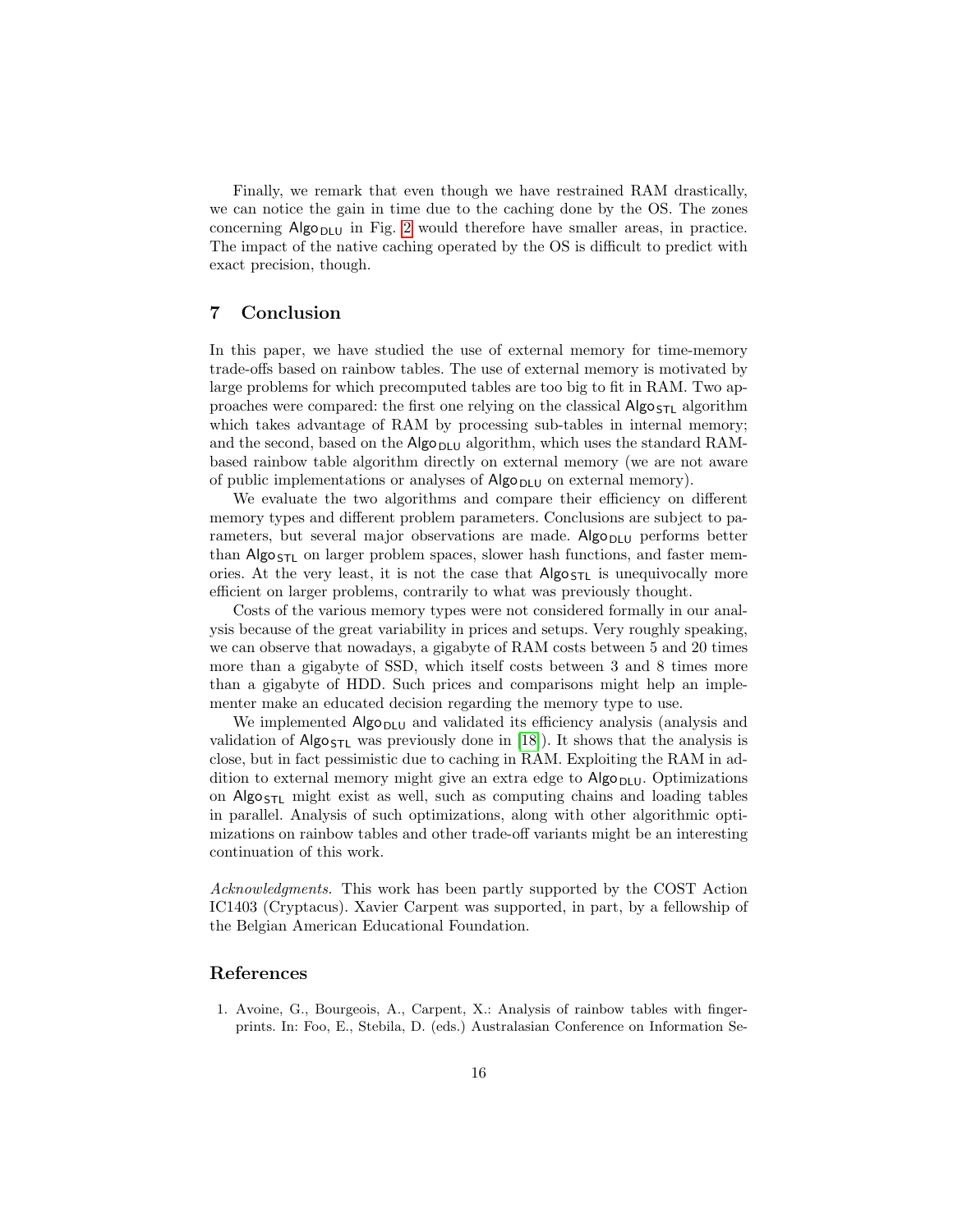curity and Privacy – ACISP 2015. pp. 356–374. Lecture Notes in Computer Science, Springer, Brisbane, Australia (June 2015)

- <span id="page-16-5"></span>2. Avoine, G., Carpent, X.: Optimal storage for rainbow tables. In: Kim, S., Kang, S.Y. (eds.) International Conference on Information Security and Cryptology – ICISC 2013. Lecture Notes in Computer Science, vol. 8565, pp. 144–157. Springer, Seoul, South Korea (November 2013)
- <span id="page-16-6"></span>3. Avoine, G., Carpent, X.: Heterogeneous rainbow table widths provide faster cryptanalyses. In: ACM Asia Conference on Computer and Communications Security – ASIACCS 2017. pp. 815–822. ASIA CCS '17, ACM, Abu Dhabi, UAE (April 2017)
- <span id="page-16-7"></span>4. Avoine, G., Carpent, X., Lauradoux, C.: Interleaving cryptanalytic time-memory trade-offs on non-uniform distributions. In: Pernul, G., Ryan, P.Y.A., Weippl, E. (eds.) European Symposium on Research in Computer Security – ESORICS 2015. Lecture Notes in Computer Science, vol. 9326, pp. 165–184. Springer, Vienna, Austria (September 2015)
- <span id="page-16-4"></span>5. Avoine, G., Junod, P., Oechslin, P.: Time-memory trade-offs: False alarm detection using checkpoints. In: Maitra, S., Veni Madhavan, C. E.and Venkatesan, R. (eds.) Progress in Cryptology – INDOCRYPT'05. Lecture Notes in Computer Science, vol. 3797, pp. 183–196. Cryptology Research Society of India, Springer, Bangalore, India (December 2005)
- <span id="page-16-14"></span>6. Avoine, G., Junod, P., Oechslin, P.: Characterization and improvement of timememory trade-off based on perfect tables. ACM Transactions on Information and System Security 11(4), 17:1–17:22 (July 2008)
- <span id="page-16-8"></span>7. Barkan, E.P.: Cryptanalysis of Ciphers and Protocols. Ph.D. thesis, Technion – Israel Institute of Technology, Haifa, Israel (March 2006)
- <span id="page-16-2"></span>8. Biryukov, A., Mukhopadhyay, S., Sarkar, P.: Improved time-memory trade-offs with multiple data. In: Preneel, B., Tavares, S. (eds.) Selected Areas in Cryptography – SAC 2005. Lecture Notes in Computer Science, vol. 3897, pp. 110–127. SAC Board, Springer, Kingston, Canada (August 2005)
- <span id="page-16-12"></span>9. Biryukov, A., Shamir, A., Wagner, D.: Real time cryptanalysis of A5/1 on a PC. In: Schneier, B. (ed.) Fast Software Encryption – FSE'00. Lecture Notes in Computer Science, vol. 1978, pp. 1–18. Springer, New York, USA (April 2000)
- <span id="page-16-11"></span>10. Bitweasil: Cryptohaze (2012), <http://cryptohaze.com/>, accessed: 2017-04-19
- <span id="page-16-13"></span>11. Bono, S., Green, M., Stubblefield, A., Juels, A., Rubin, A., Szydlo, M.: Security Analysis of a Cryptographically-Enabled RFID Device. In: USENIX Security Symposium – USENIX'05. pp. 1–16. USENIX, Baltimore, Maryland, USA (July– August 2005)
- <span id="page-16-1"></span>12. Denning, D.E.: Cryptography and Data Security, p. 100. Addison-Wesley, Boston, Massachusetts, USA (June 1982)
- <span id="page-16-3"></span>13. Dunkelman, O., Keller, N.: Treatment of the initial value in time-memory-data tradeoff attacks on stream ciphers. Information Processing Letters 107(5), 133– 137 (August 2008)
- <span id="page-16-0"></span>14. Hellman, M.: A cryptanalytic time-memory trade off. IEEE Transactions on Information Theory IT-26(4), 401–406 (July 1980)
- <span id="page-16-9"></span>15. Hoch, Y.Z.: Security Analysis of Generic Iterated Hash Functions. Ph.D. thesis, Weizmann Institute of Science, Rehovot, Israel (August 2009)
- <span id="page-16-10"></span>16. Hong, J., Jeong, K., Kwon, E., Lee, I.S., Ma, D.: Variants of the distinguished point method for cryptanalytic time memory trade-offs. In: Chen, L., Mu, Y., Susilo, W. (eds.) Information Security Practice and Experience. Lecture Notes in Computer Science, vol. 4991, pp. 131–145. Springer, Sydney, Australia (April 2008)